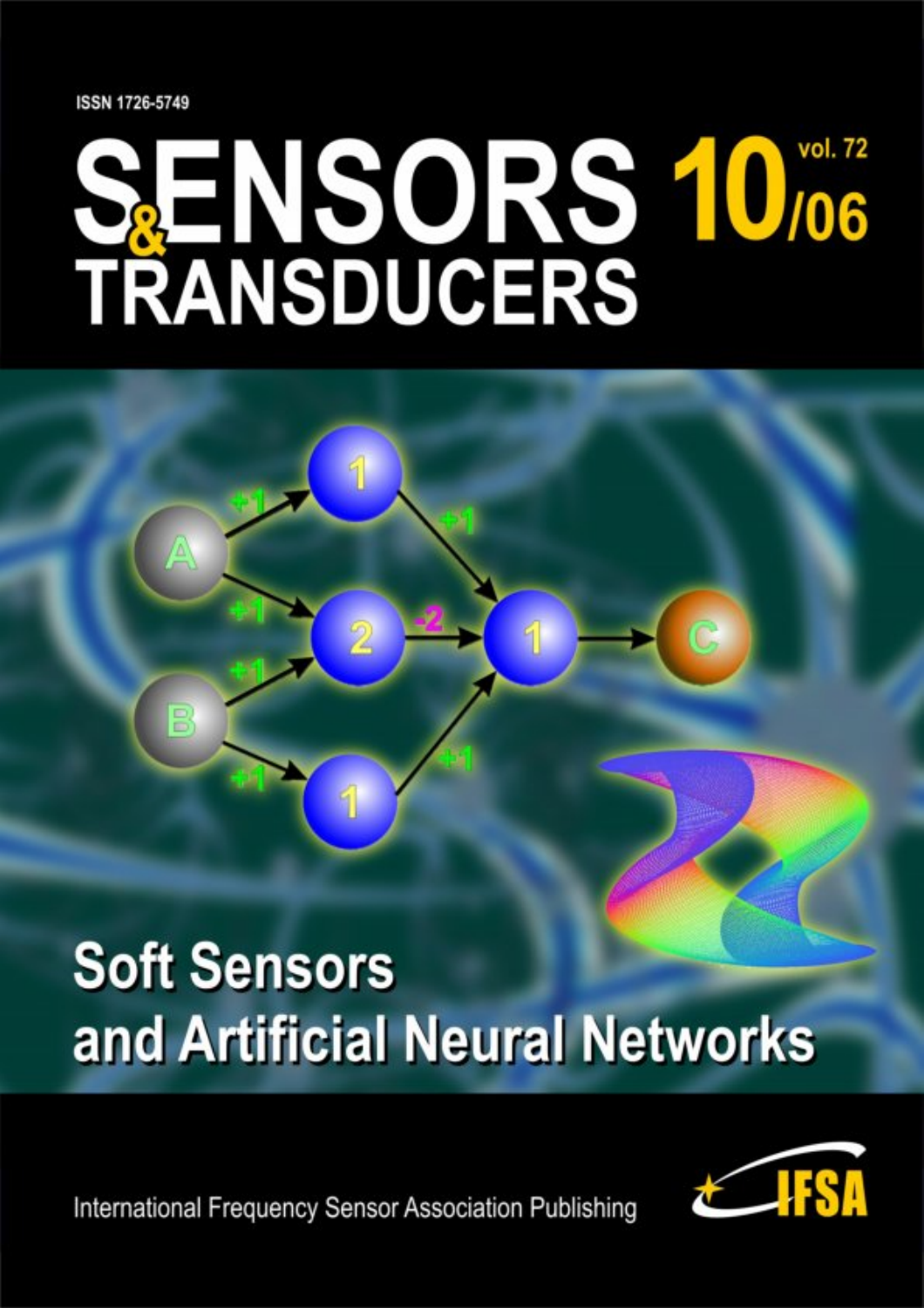

### **Sensors & Transducers**

 **www.sensorsportal.com ISSN 1726-5479**

**Volume 72 Issue 10 October 2006**

> **General Editor:** professor Nikolay V. Kirianaki, phone: +380 322 762971, e-mail: ifsa@sensorsportal.com **Ediror-in-Chief:** professor Sergey Y. Yurish, phone: +34 696067716, e-mail: editor@sensorsportal.com

#### **Editorial Advisory Board**

**Ahn, Jae -Pyoung**, Korea Institute of Scicence and Technology, Korea **Arndt, Michael,** Robert Bosch GmbH, Germany **Atghiaee, Ahmad,** Univeristy of Tehran, Iran **Augutis, Vygantas**, Kaunas University of Technology, Lithuania **Avachit, Patil Lalchand**, North Maharashtra University, India **Bahreyni, Behraad,** University of Manitoba, Canada **Barford, Lee,** Agilent Laboratories, USA **Barlingay, Ravindra,** Priyadarshini College of Engineering and Architecture, India **Basu, Sukumar,** Jadavpur University, India **Beck, Stephen,** University of Sheffield, UK **Ben Bouzid, Sihem,** Institut National de Recherche Scientifique, Tunisia **Bodas, Dhananjay,** IMTEK, Germany **Bousbia-Salah, Mounir,** University of Annaba, Algeria **Brudzewski, Kazimierz,** Warsaw University of Technology, Poland **Cerda Belmonte, Judith,** Imperial College London, UK **Chakrabarty, Chandan Kumar,** Universiti Tenaga Nasional, Malaysia **Chen, Rongshun,** National Tsing Hua University, Taiwan **Chiriac, Horia,** National Institute of Research and Development, Romania **Chung, Wen-Yaw,** Chung Yuan Christian University, Taiwan **Cortes, Camilo A.**, Universidad de La Salle, Colombia **Costa-Felix, Rodrigo,** Inmetro, Brazil **Cusano, Andrea,** University of Sannio, Italy **D'Amico, Arnaldo,** Università di Tor Vergata, Italy **Dickert, Franz L.,** Vienna University, Austria **Dieguez, Angel,** University of Barcelona, Spain **Ding Jian, Ning,** Jiangsu University, China **Donato, Nicola,** University of Messina, Italy **Donato, Patricio,** Universidad de Mar del Plata, Argentina **Dong, Feng,** Tianjin University, China **Drljaca, Predrag,** Instersema Sensoric SA, Switzerland **Erdem, Gursan K. Arzum,** Ege University, Turkey **Erkmen, Aydan M.,** Middle East Technical University, Turkey **Estrada, Horacio,** University of North Carolina,USA **Fericean, Sorin**, Balluff GmbH, Germany **Gaura, Elena,** Coventry University, UK **Gole, James,** Georgia Institute of Technology, USA **Gonzalez de la Ros, Juan Jose,** University of Cadiz, Spain **Guan, Shan,** Eastman Kodak,USA **Gupta, Narendra Kumar,** Napier University, UK **Hernandez, Wilmar,** Universidad Politecnica de Madrid, Spain **Homentcovschi, Dorel**, SUNY Binghamton, USA **Hsiai, Tzung (John),** University of Southern California, USA **Jaffrezic-Renault, Nicole,** Ecole Centrale de Lyon, France **Jaime Calvo -Galleg, Jaime,** Universidad de Salamanca, Spain **James, Daniel,** Griffith University, Australia **Janting, Jakob,** DELTA Danish Electronics, Denmark **Jiang, Liudi,** University of Southampton, UK **Jiao, Zheng,** Shanghai University, China **John, Joachim,** IMEC, Belgium **Kalach, Andrew,** Voronezh Institute of Ministry of Interior, Russia **Katake, Anup**, Texas A&M University, USA **Lacnjevac, Caslav,** University of Belgrade, Serbia **Li, Genxi,** Nanjing University, China **Lin, Hermann**, National Kaohsiung University, Taiwan

**Lin, Paul**, Cleveland State University, USA **Liu, Cheng-Hsien**, National Tsing Hua University, Taiwan **Liu, Songqin**, Southeast University, China **Lorenzo, Maria Encarnacio**, Universidad Autonoma de Madrid, Spain **Matay, Ladislav**, Slovak Academy of Sciences, Slovakia **Mekid, Samir**, University of Manchester, UK **Mi, Bin**, Boston Scientific Corporation, USA **Moghavvemi, Mahmoud,** University of Malaya, Malaysia **Mohammadi, Mohammad-Reza**, University of Cambridge, UK **Mukhopadhyay, Subhas**, Massey University, New Zeland **Neelamegam, Periasamy**, Sastra Deemed University, India **Neshkova, Milka**, Bulgarian Academy of Sciences, Bulgaria **Oberhammer, Joachim**, Royal Institute of Technology, Sweden **Ohyama, Shinji,** Tokyo Institute of Technology, Japan **Pereira, Jose Miguel**, Instituto Politecnico de Setebal, Portugal **Petsev, Dimiter**, University of New Mexico, USA **Pogacnik, Lea**, University of Ljubljana, Slovenia **Prateepasen, Asa**, Kingmoungut's University of Technology, Thailand **Pullini, Daniele**, Centro Ricerche FIAT, Italy **Pumera, Martin**, National Institute for Materials Science, Japan **Rajanna, K.,** Indian Institute of Science, India **Reig, Candid**, University of Valencia, Spain **Robert, Michel**, University Henri Poincare, France **Rodriguez, Angel**, Universidad Politecnica de Cataluna, Spain **Rothberg, Steve** , Loughborough University, UK **Royo, Santiago**, Universitat Politecnica de Catalunya, Spain **Sadana, Ajit**, University of Mississippi, USA **Sapozhnikova, Ksenia**, D.I.Mendeleyev Institute for Metrology, Russia **Saxena, Vibha**, Bhbha Atomic Research Centre, Mumbai, India **Shearwood, Christopher**, Nanyang Technological University, Singapore **Shin, Kyuho**, Samsung Advanced Institute of Technology, Korea **Shmaliy, Yuriy**, Kharkiv National University of Radio Electronics, Ukraine **Silva Girao, Pedro**, Technical University of Lisbon Portugal **Slomovitz, Daniel**, UTE, Uruguay **Stefan-van Staden, Raluca-Ioana**, University of Pretoria, South Africa **Sysoev, Victor**, Saratov State Technical University, Russia **Thumbavanam Pad, Kartik**, Carnegie Mellon University, USA **Tsiantos, Vassilios**, Technological Educational Institute of Kaval, Greece **Twomey, Karen,** University College Cork, Ireland **Vaseashta, Ashok**, Marshall University, USA **Vigna, Benedetto**, STMicroelectronics, Italy **Vrba, Radimir**, Brno University of Technology, Czech Republic **Wandelt, Barbara**, Technical University of Lodz, Poland **Wang, Liang**, Advanced Micro Devices, USA **Wang, Wei-Chih**, University of Washington, USA **Woods, R. Clive** , Louisiana State University, USA **Xu, Tao**, University of California, Irvine, USA **Yang, Dongfang**, National Research Council, Canada **Ymeti, Aurel**, University of Twente, Netherland **Zeni, Luigi**, Second University of Naples, Italy **Zhou, Zhi-Gang**, Tsinghua University, China **Zourob, Mohammed**, University of Cambridge, UK

Sensors & Transducers Journal (ISSN 1726-5479) is a peer review international journal published monthly online by International Frequency Sensor Association (IFSA). Available in electronic and CD-ROM. Copyright © 2006 by International Frequency Sensor Association. All rights reserved.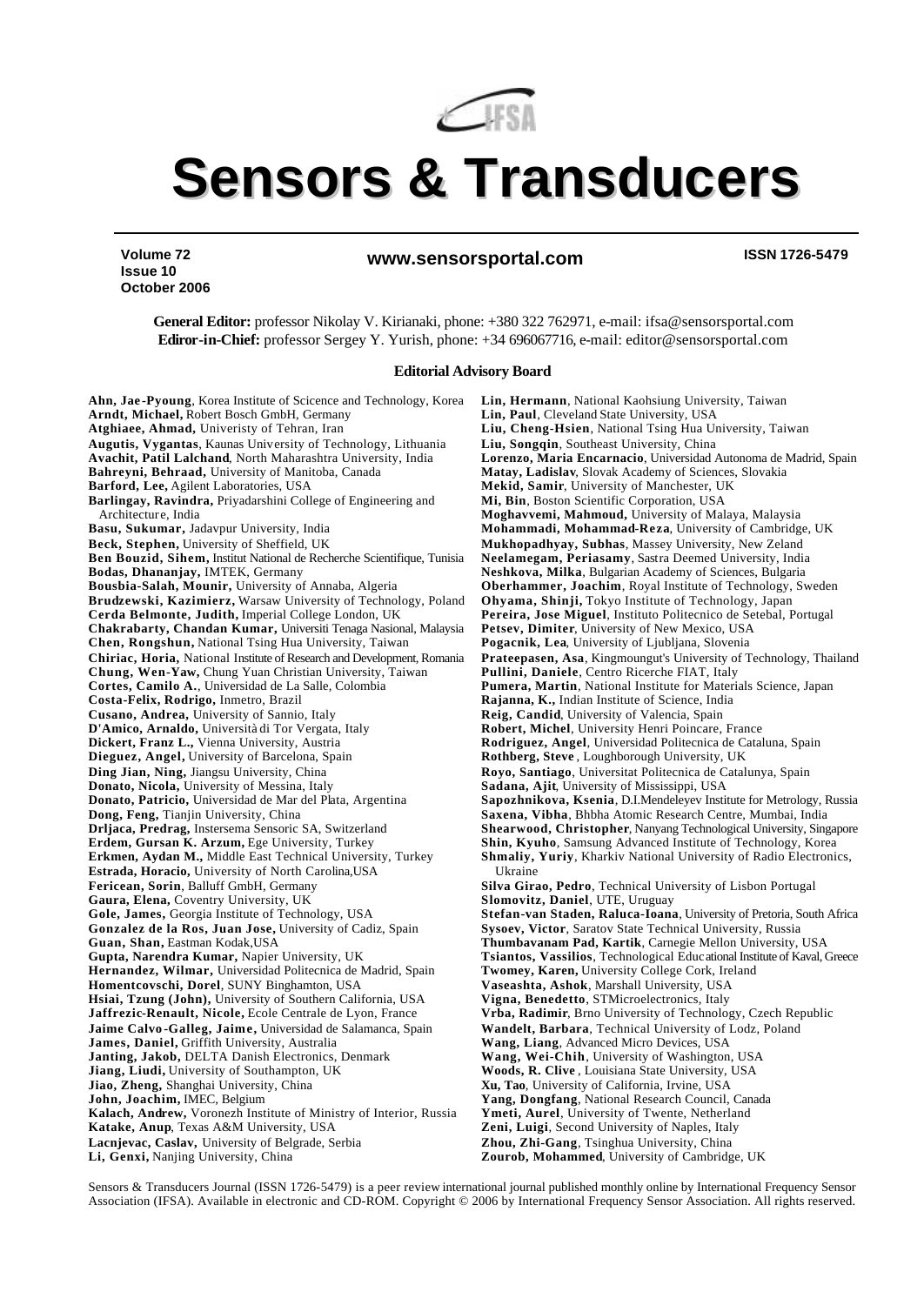

**Sensors & Transducers**

**ISSN 1726-5479** © 2006 by IFSA *http://www.sensorsportal.com*

#### **Modeling of an Aged Porous Silicon Humidity Sensor Using ANN Technique**

**Tarikul ISLAM <sup>2</sup> , Hiranmay SAHA1\***

<sup>1</sup>IC Design and Fabrication Center, Dept. of E.T.C.E., Jadavpur University, Kolkata 700032, W.B., India, E-mail: juicc@vsnl.com, hsaha@vsnl.net, tel:913324146217, fax-913324146217, **\***Corresponding author <sup>2</sup>Electrical Engineering Department, Jamia Millia Islamia University, New Delhi, India, 110025, E-mail: tariq940@rediffmail.com

*Received: 26 September 2006 /Accepted: 18 October 2006 /Published: 23 October 2006*

**Abstract:** Porous silicon (PS) sensor based on capacitive technique used for measuring relative humidity has the advantages of low cost, ease of fabrication with controlled structure and CMOS compatibility. But the response of the sensor is nonlinear function of humidity and suffers from errors due to aging and stability. One adaptive linear (ADALINE) ANN model has been developed to model the behavior of the sensor with a view to estimate these errors and compensate them. The response of the sensor is represented by third order polynomial basis function whose coefficients are determined by the ANN technique. The drift in sensor output due to aging of PS layer is also modeled by adapting the weights of the polynomial function. ANN based modeling is found to be more suitable than conventional physical modeling of PS humidity sensor in changing environment and drift due to aging. It helps online estimation of nonlinearity as well as monitoring of the fault of the PS humidity sensor using the coefficients of the model.

\_\_\_\_\_\_\_\_\_\_\_\_\_\_\_\_\_\_\_\_\_\_\_\_\_\_\_\_\_\_\_\_\_\_\_\_\_\_\_\_\_\_\_\_\_\_\_\_\_\_\_\_\_\_\_\_\_\_\_\_\_\_\_\_\_\_\_\_\_\_\_\_\_\_\_\_\_\_\_

**Keywords:** Porous silicon; Humidity sensing; Aging; Drift due to aging; Modeling; ANN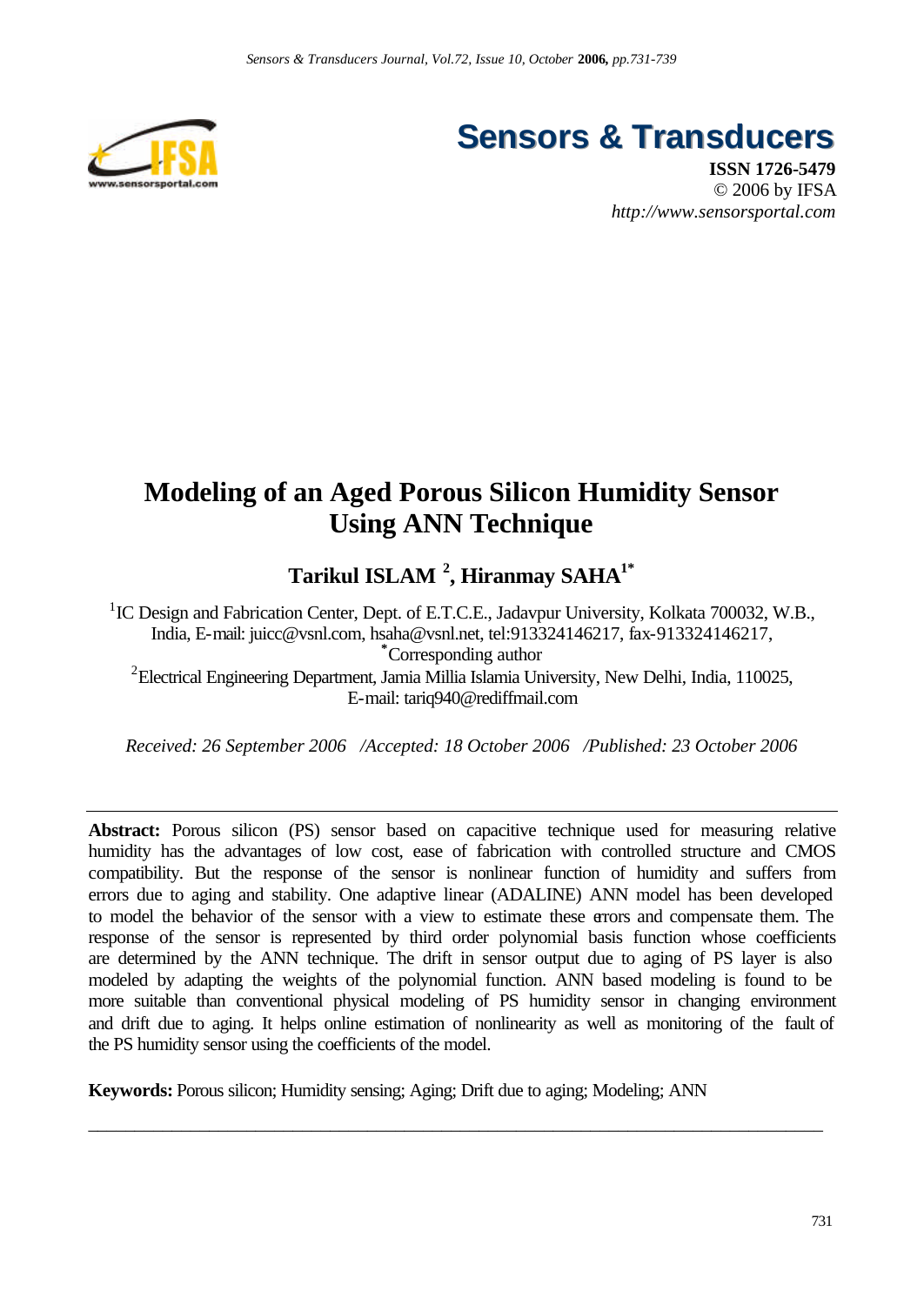#### **1. Introduction**

Humidity sensor finds wide applications in many systems like environment monitoring, weather forecasting, process control, medical and food processing industry. At present, it has been introduced in our day today life for human comfort [1]. Many useful properties of porous silicon (PS) such as very larger surface to volume ratio (typically  $>500 \text{ m}^2 / \text{ cm}^3$ ), controllable structure through formation parameters and CMOS compatibility lead to develop humidity sensor using porous silicon with improvement in sensitivity, linearity, accuracy and reduced size [2-3]. With controllable pore morphology of the porous structure the response and recovery time can also be controlled [4]. However, the potentiality of the PS layer has not been exploited for developing commercial humidity sensor except some preliminary works because of some inherent problems of PS sensing layer [5-6]. One of the main problems of PS sensor is the long-term drift due to aging and stability. Gradual slow oxidation process of PS layer at room temperature leads to continuous changes in the structure and thus its physical parameters and the characteristics of the humidity sensor [3, 6].

Several works were reported to stabilize the PS layer to improve the stability and aging for humidity sensing, but such treatment could not stabilize the PS layer fully. A post oxidation of PS layer in  $H_2O_2$  solution makes the PS layer oxidized in larger extent but fail to oxidize PS layer completely [7-8]. Modeling the behavior of the PS sensor both fresh and aged is very much essential for developing the signal-processing unit suitable for interfacing the sensor. It is also essential for developing the compensating algorithm for the non-ideal sensor characteristics if any and hardware design verification of the smart sensor chip [9-10]. Some research articles report the modeling of the sensor behavior of a PS humidity sensor without considering the drift behavior due to aging based on physical laws governing the relationship between the sensor input and output [1, 11]. Since the porous silicon suffers from stability, the modeling of the drift behavior due to aging is also very much essential in order to develop a compensating algorithm to minimize the effect of drift in the sensor output. Artificial neural networks (ANN) in the black box modeling approach are known to be excellent techniques to obtain approximate functional relationship between input and output of the sensor [12-13]. Among the features, which make ANN suitable are they can be trained to learn any function, provided that enough information is given during training process coupled with judiciously selected neural models, self-learning ability and fault tolerance capability due to structural parallelism of the ANN and adaptability due to change in environment. Another interest of ANN model is that the model parameters can be updated on line to accommodate changing operating conditions. These features on ANN technique have been exploited to model different type of sensors like humidity, pressure and temperature [14-15].

In this paper, we propose a technique to model the aged PS humidity sensor response characteristics by ANN with a view to develop a drift-compensating algorithm [10]. Conventional modeling based on physical laws which gives rise to complex mathematical model fails to accurately model the drift behavior of the PS sensor. Modeling based on parameter adaptation due to drift using ANN technique is found to be suitable for PS humidity sensor. For the full range of humidity, the sensor response curve obtained experimentally, then utilized to find the corresponding coefficients of the sensor polynomial function representing the relation between input and output. It is based on simple adaptive linear neural network (ADALINE) with linear activation function having single neuron with multiple inputs and single output. Firstly, the response curve of the fresh PS sensor without any drift was modeled by ADALINE and then drift of the sensor output was determined experimentally by using recalibration technique [16-17] and ultimately, for accurately modeling the drift nature of the humidity sensor, the weights were also updated to include the sensitivity change due to aging. Lastly the modeling technique has been utilized to estimate the nonlinearity by comparing the model output with desired linear output. In this paper section 2 is devoted to develop the basic polynomial model of the sensor. In section 3, sensor fabrication and testing results are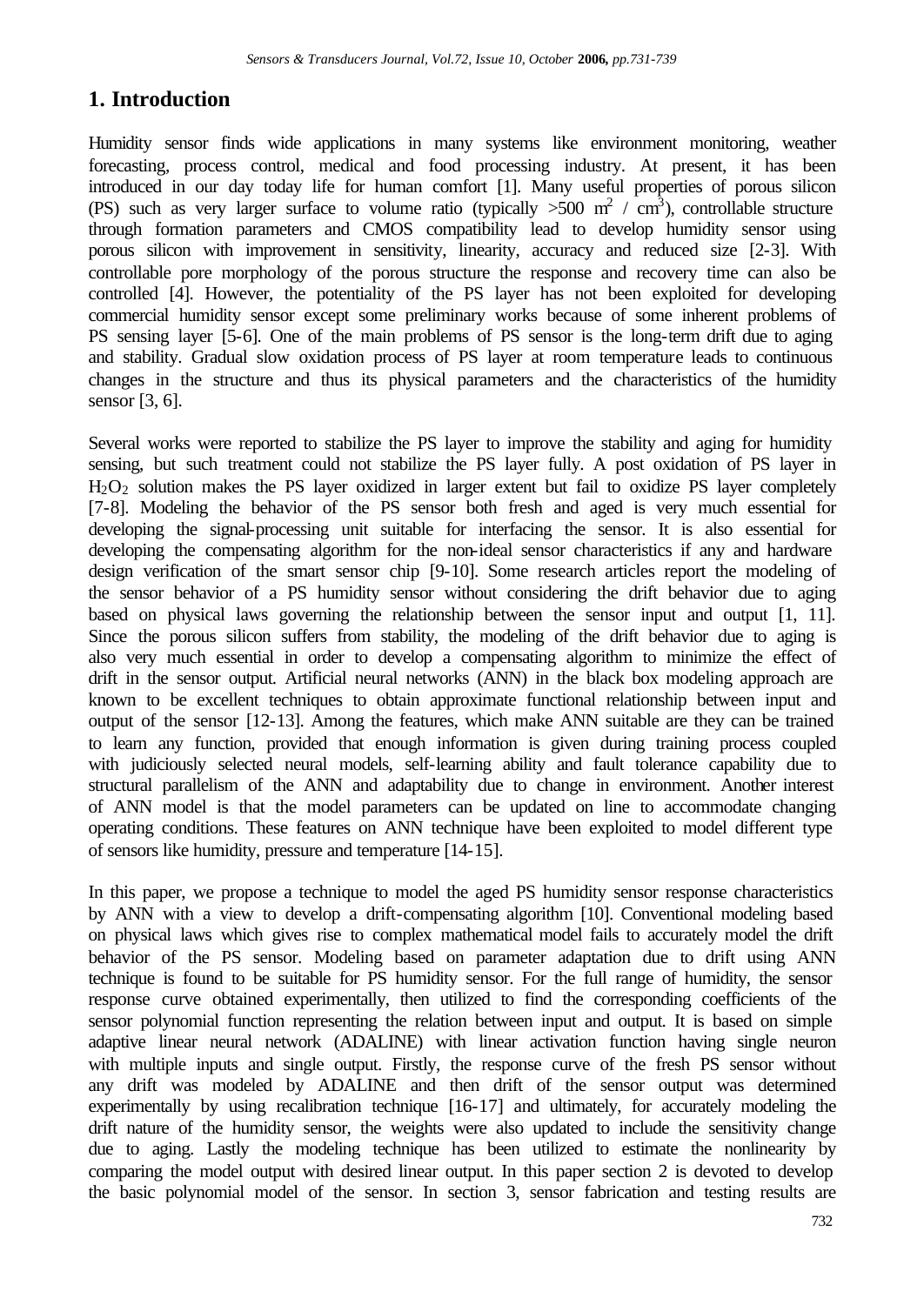reported. The detail modeling of the sensor using ADALINE and its simulation results are reported in section 4. Section 5 discusses the drift modeling of the PS sensor due to aging.

#### **2. Modeling of the PS Sensor**

A porous silicon capacitive humidity sensor can be equivalently represented by parallel combination of capacitance and resistance and at low measurement frequency, the sensitivity of the humidity sensor is predominantly capacitive and role of parasitic components are negligible [3]. Capacitance  $C_{ps}$ , of a porous silicon parallel-plate capacitor with membrane type contact structure having two rectangular contact pads is a nonlinear function of humidity and can be represented by the n<sup>th</sup> order polynomial function as

$$
C_{ps} = \sum_{i=0}^{n+1} a_i R H^i , \qquad (1)
$$

where  $a_i$  is the coefficient of the sensor, RH is the relative humidity and n the order of polynomial. When the capacitance with the variation of humidity is converted into the voltage output by the phase detection circuit reported elsewhere [18], the voltage output of the humidity sensor can be given in power series form as

$$
V = \sum_{i=0}^{n+1} b_i R H^i , \qquad (2)
$$

where *V* is the voltage output of detection circuit corresponding to humidity *RH* and  $b_i$  is the coefficient. The text should be typed single-spaced and justified.

#### **3. Experimental**

#### **3.1. Fabrication of PS sensor**

The porous silicon humidity sensor was fabricated on a polished silicon wafer, 2.5 cm  $\times$  2.5 cm  $\times$  0.5 mm, with <100> orientation having resistivity of 1-2  $\Omega$ cm by standard electrochemical etching in HF based electrolyte. A PC (personnel computer) interfaced special formation cell was utilized for the formation of the PS senor. The procedures of the porous formation were reported elsewhere [3, 5]. The anodization of the sample was done with formation parameters 10 mA / cm<sup>2</sup> current density, 48 % HF concentration and etching time of 7 min respectively. Current density and etching time are precisely controlled by the PC. The porosity of PS sample is measured by gravimetric technique and is approximately 60 %. The dimension of silicon nanocrystals are  $\sim$  5-10 nm and the thickness of the PS film is around 3-7  $\mu$ m. Metal contacts in interdigital form were fabricated by vacuum evaporation of aluminium on the top of the PS layer. The spacing between two contact electrodes is 1mm and dimension of each electrode is  $5 \times 0.5$  mm. The aluminium contacts are thermally heated at  $500^{\circ}$ C for 40 sec in inert  $N_2$  atmosphere [10]. The electrodes yield ohmic contacts showing approximately linear *I* −*V* characteristics with applied biasing voltage as shown in Fig. 1. Fig. 2 shows the schematic of the PS humidity sensor.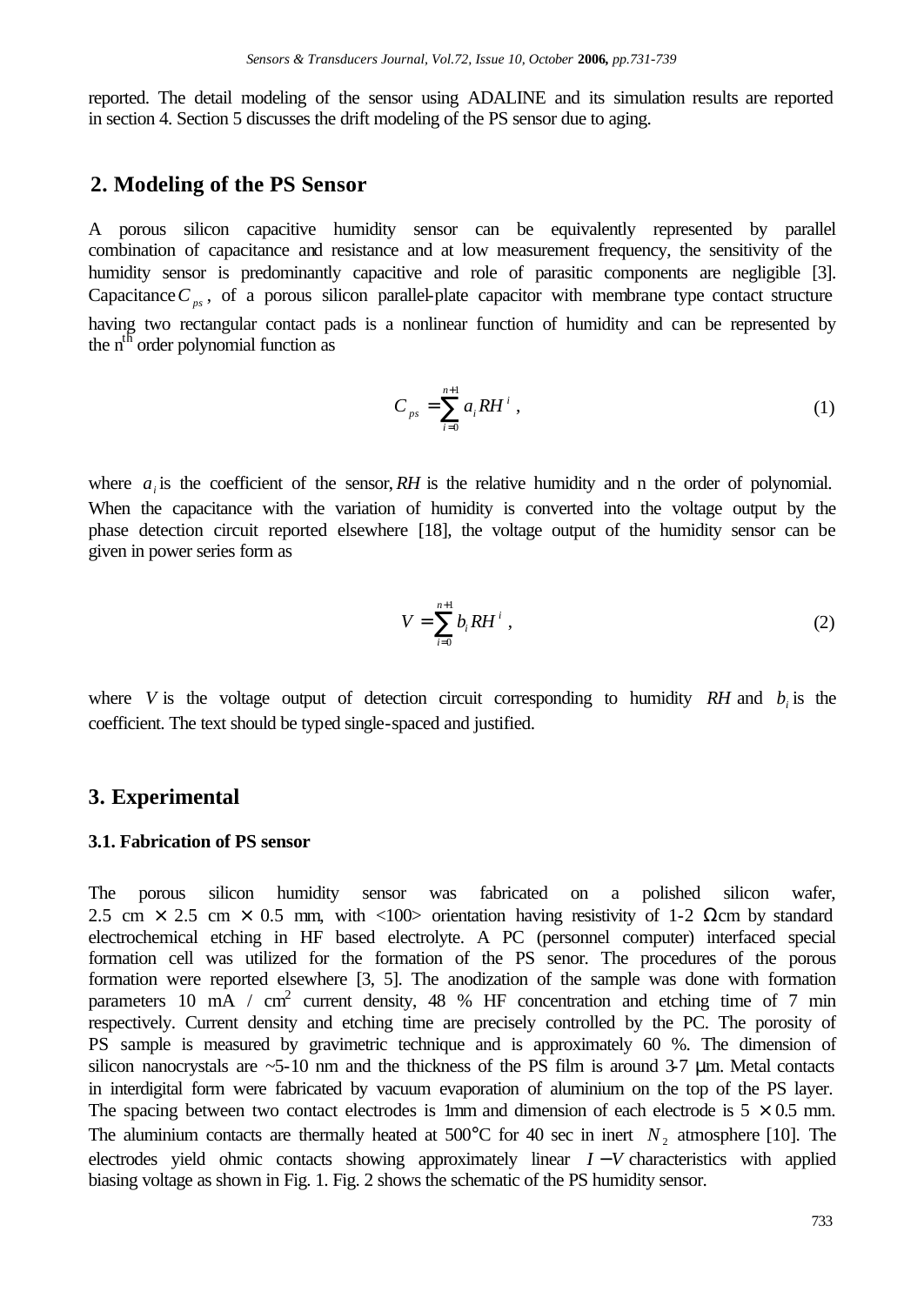

**Fig. 1.** I-V characteristics of porous silicon – silicon sandwich structure for 60 % porosity.



**Fig. 2**. Schematic of the PS humidity sensor.

#### **3.2. Sensor testing**

The PS sensor is tested in an in-house designed injection test rig for relative humidity. After anodization, the freshly prepared PS sample was post oxidized in  $H_2O_2$  solution for 48 hours. For To determine the response of the sensor to the humidity, the relative humidity level in the airtight test chamber of 2000 cc volume was created by standard saturated salt solutions. Percentage relative humidity is monitored by standard humidity sensor (Honeywell) placed inside chamber. Initially the humidity level in the chamber was reduced to the lower base line value of 20 % RH using saturated salt solutions, the voltage output of the sensor for the change in capacitive impedance was measured by the detection electronics circuit, and then the concentration of water vapor was increased from 20 to 95 % RH gradually with the help of saturated salt solutions and the output of the sensor was measured. The output of the sensor was noted carefully allowing sufficient equilibrium time (24 h) in each measurement. The response of the sensor for the variation of humidity from 20 to 95 % is shown in Fig. 3. The results show that the response of the sensor is nonlinear function of RH. For the repeatability of the sensor, the vapor in the chamber was reduced to 20 % of its initial base line value and then suddenly the sensor was exposed to the humidity of 95 %, the experiments were repeated for several cycles of vapor in the range of 20 to 95 %. Fig. 4 shows the repeatability of the sensor output.

#### **3.3. Drift due to aging**

Electrochemical dissolution of silicon in HF solution leads to the formation of Si-Hx bonds, which are easily oxidized to replace Si-Hx bonds by Si-O bonds even at room temperature. The growth rate of oxidation depends on concentration of OH-and higher concentration of hole in the valence band of the PS layer [10].

It is interesting to note that Si-Hx bond of as-anodized sample are hydrophobic in nature but Si-O bonds are hydrophilic in nature. Thus the sensor response is gradually increased till the layer is completely oxidized. A PS sample was post oxidized in  $H_2O_2$  solution for 48 hours after etching to stabilize its performance [8-9]. However, by treating the sample with  $H_2O_2$  solution it is not possible to fully oxidize the PS layer.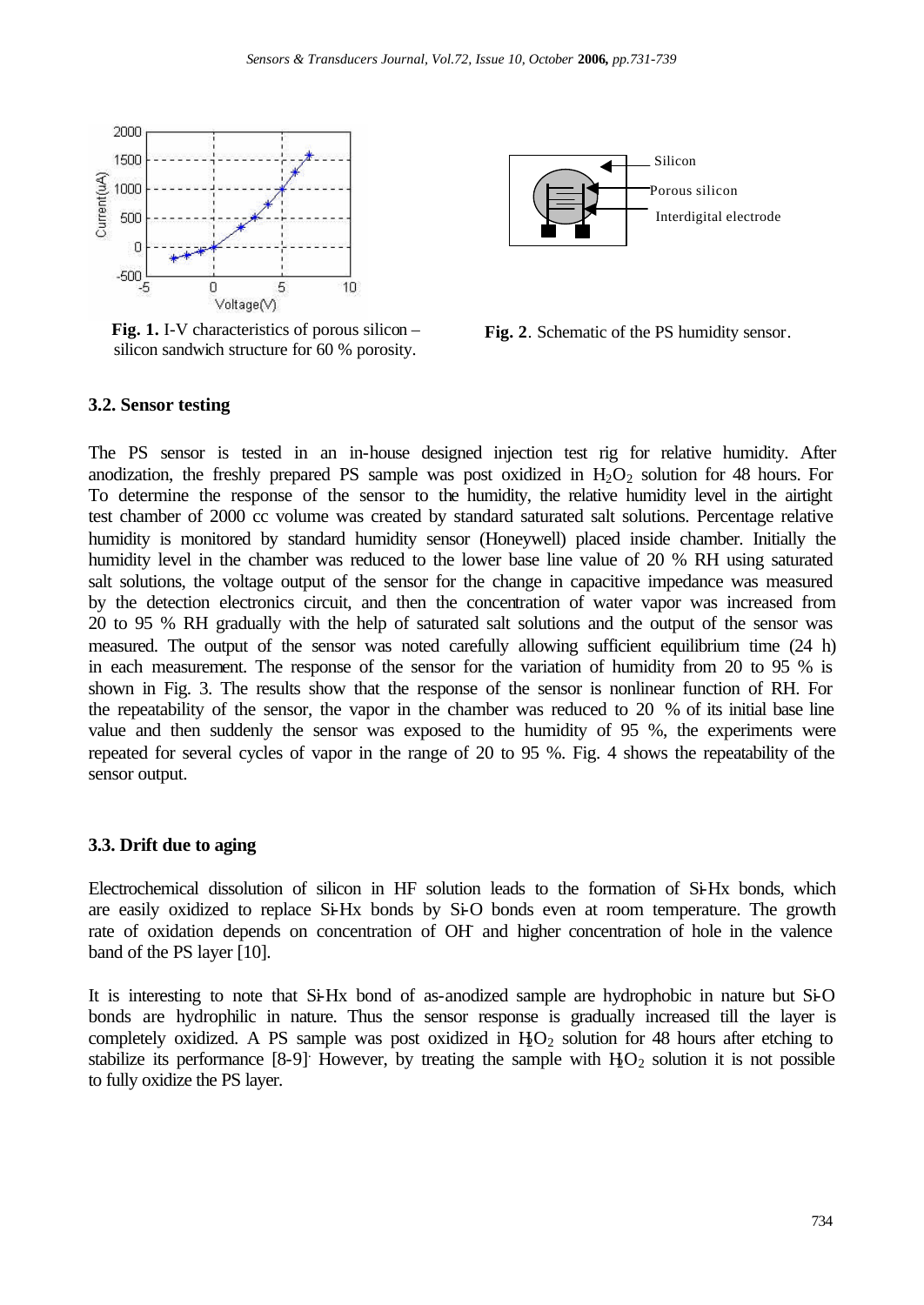

**Fig. 3**. Response of porous silicon humidity sensor with the variation of humidity (60 % porosity sample.

**Fig. 4.** Reproducibility of PS humidity sensor (frequency  $= 1$  kHz).

An experiment was performed to obtain the long-term drift of the sensor for 15 days. The details of the experimental procedures for determining the long-term drift due to aging of the sensor were reported in [10]. The experimental results of the drift behavior of the PS humidity sensor on longterm basis as reported were found to be nonlinear but for short-term basis it is approximately linear [10, 16].

#### **4. Modeling the Behavior of the PS Humidity Sensor Using ADALINE**

Modeling of the PS sensor involves two steps. In the first step where structure identification is used, we need to apply priory knowledge about the sensor to assume an approximate mathematical function representing input and output relationship of the sensor as  $V = f(U, B)$ , where *V* is the model output, *U* is the input vector and *B* is the parameter vector. The determination of the function *f* is the problem dependent and based on designer experience, intuition and the laws of the nature governing the sensor. In the second step, the structure of the model is known and all we need to do is to apply optimization technique to determine the parameter vector  $\hat{B} = B$  such that resulting sensor model  $\hat{V} = f(U, \hat{B})$  can describe the sensor appropriately. The procedures are (i) specify and parameterize a mathematical model of the sensor, (ii) perform the parameter identification to chose the parameter that best fit the training data set, (iii) conduct validation test to see if the model developed responds correctly to an unseen data set, which is disjoint from training data set and called validation set, (iv) Terminate the procedure once the results of the validation test are satisfactory otherwise, another class of model is selected and steps (ii) through (iv) are repeated. The nonlinear response characteristics of the PS humidity sensor for the entire dynamic range of humidity measurement are modeled mathematically based on power series and is given in Equ. (2). The n<sup>th</sup> order power series can be approximated with lower order polynomial function. A suitable ANN network can be utilized to determine the coefficients of the approximated polynomial function. An  $n<sup>th</sup>$  order ADALINE neural network for sensor modeling is shown in Fig. 5 (a). In this model, the actual PS humidity sensor and ADALINE network is connected in parallel and the outputs of the ANN and the sensor are compared. Fig. 5 (b) shows structure of the network. It consists of single neuron with linear activation function network. For an n<sup>th</sup> order model inputs are  $[1, RH, RH^2, RH^3, \ldots, RH^n]$  and the connecting weights to the neuron are  $[W_0, W_1, W_2, \ldots, W_n]$ respectively. The weighted sum of the inputs is the actual output of the network*Vann* .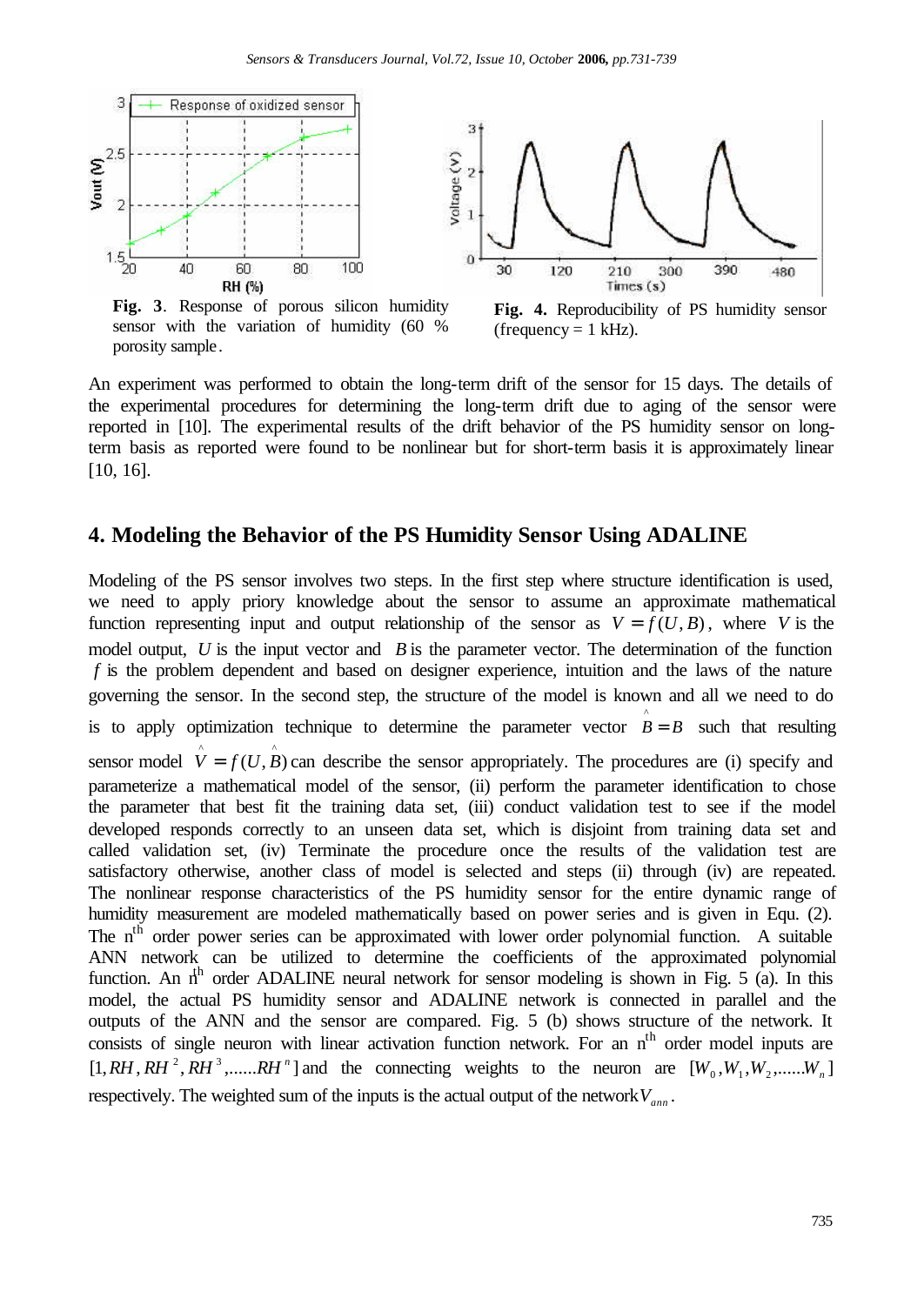

**Fig. 5.** (a) Schematic diagram of the sensor model using ADALINE network (b) structure of the network.

The ANN weights are updated iteratively by least mean square (LMS) algorithm by comparing the network output with desired voltage output (sensor output voltage*V* ) till the error goal is reached. Least –square method is powerful and well-developed mathematical tool that have been used in a variety of areas including adaptive control, signal processing, and statistics. The  $\alpha$ -LMS algorithm was discussed in [14]. Once the network is trained, the weights can estimate the sensor output for the entire dynamic range of humidity. These weights of the model help to identify the faulty operation of PS humidity sensor in case sensor output deviates due to environmental conditions. Due to drift in sensor output, the current estimated sensor coefficients will differ from the initial estimated values. To estimate nonlinearity of the PS humidity sensor, the nonlinearity is defined as the maximum deviation of the actual sensor output from the straight-line relationship obtained joining two extreme points over the entire range [18]. For PS humidity sensor under consideration, the typical nonlinearity as shown in Fig. 3 is approximately 5 %. However, the nonlinearity in the sensor output is increased if we reduce the measurement range below20 % RH. To estimate the nonlinearity, the network output  $V_{\text{ann}}(=V)$  is compared with the straight-line response curve obtained joining two extreme points of the response of the sensor. Thus, estimation of nonlinearity of the PS sensor response in fact involves the estimation of the function *f* , from a set of RH and  $V_{\text{ann}} = f(RH)$  values from calibration data.

#### **4.1. Determination of the coefficients of the network**

To carry out the simulation works, the LMS algorithm was implemented by writing the MATLAB code. For modeling the sensor, the order of the polynomial basis function was chosen heuristically. The input which is the percentage humidity and the sensor output voltage obtained experimentally, the desired output of the network are normalized between 0 and 1 by dividing both input and output vector by their respective maximum values. The initial weights were generated randomly within 0 to 1. The total data points were divided into two groups training set and test data set. For a fixed iteration and fixed learning rate parameter [10,14], the network was trained by applying inputs nonlinearly and the root mean square error of the network was determined. The number of inputs of the network depends on the order of initial polynomial basis function. The root mean square error of the network can be written as

$$
rms = (\sqrt{\frac{1}{N}} \sum_{i=1}^{N} (V - V_{ann})^2) \times 100,
$$
\n(3)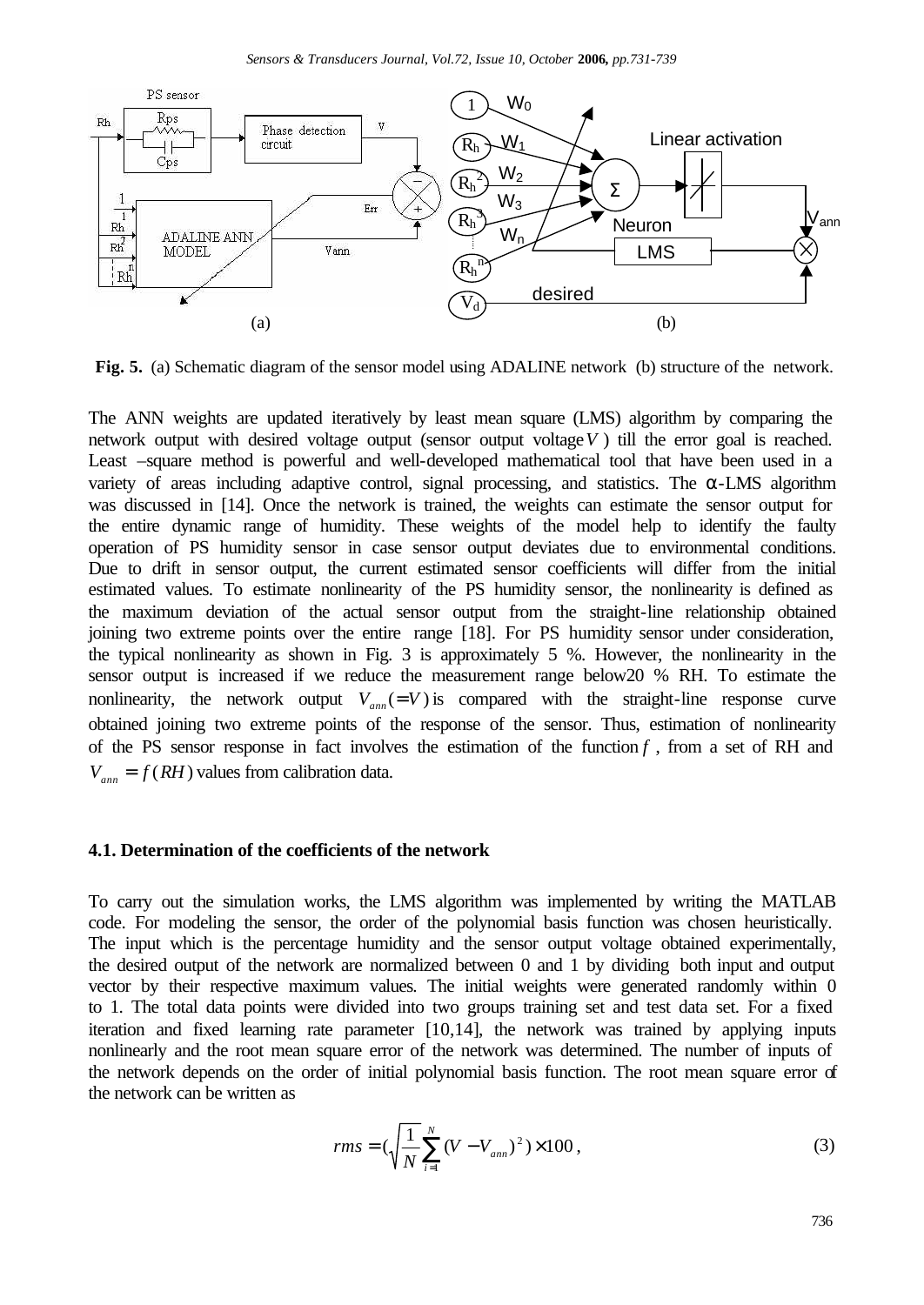where *rms* is the percentage root mean square error, *V* is the normalized desired output,  $V_{ann}$  is the normalized network output and *N* is the total data points. The final weights of the trained network were used to estimate the network rms for the entire data points including the test data points. The test data are those, which are unknown to the network. Simulation results show that the rms error for the third order basis function is sufficiently lower. However, by selecting higher order basis function, the rms error may be reduced further but the complexity of the network will also increase. Thus a third order polynomial function of the form given in Equ. (4) below has been selected finally for modeling the sensor. Using the actual input of sensor *RH* , a nonlinear set of data such as  $[1, RH, RH^2, RH^3]$  is generated and output of the network is determined as

$$
V_{ann} = W_0 + W_1 R H + W_2 R H^2 + W_3 R H^3,
$$
\n(4)

where  $V_{ann}$  is the actual output of ANN,  $[W_0, W_1, W_2, W_3]$  are the connecting weights and are equal to  $[b_0, b_1, b_2, b_3]$  of Equ. (2).

#### **4.2. Simulation results**

During training, each set of normalized input vector was applied individually to update the weights. Completion of all training data points form one epoch of training. Training progresses and weights were updated till the rms error of the network reaches some preset minimum error goal. After training, the final weights were stored in the memory and used for evaluating the network performance and actual use of the sensor. Weights are shown in table I. Fig. 6 shows the simulation results for the full-scale data points, which include the data from validation set. It is seen in the results that network output closely follows the actual sensor output for the entire dynamic range of the humidity. The maximum rms error is reduced to only 1 %. Simulation studies were also carried on to understand the minimum requirements of the experimental data points to accurately model the sensor. In this case, the simulation was repeated with different data points for fixed epoch and learning rate and the rms error was calculated. The results are shown in table I. It is observed in the table that 8 data points are sufficient to model the sensor with sufficient accuracy. A sufficient equilibrium time for the sensor to stabilize at every reading should be given before measurement. Being able to calibrate quickly during operation of the sensor is necessary to reduce down time. Reducing the number of calibration points and then using the interpolation or LMS methods decreases the calibration time. The minimal set of calibration points depends on the nonlinearity of the sensor, the required accuracy and computational processing load.

**Table 1.** Network weights parameter for third order sensor model (Training epoch  $= 45,000$ , learning rate  $= 0.2$ )

| <b>Training</b><br>data<br>pairs | Weights fresh<br>sample (Oxidized)<br>$[W_0 W_1 W_2 W_3]$ | Weights for $11\%$<br>drifted sensor<br>output | Weights for $13.5\%$<br>drifted sensor<br>output | <b>Network</b><br>rms error<br>$\frac{1}{2}$ | <b>Estimated</b><br>nonlinearity<br>$\frac{1}{2}$ |
|----------------------------------|-----------------------------------------------------------|------------------------------------------------|--------------------------------------------------|----------------------------------------------|---------------------------------------------------|
| 11                               | [0.524, 0.09, 1.068,<br>$-0.6671$                         | [0.580 0.122 1.148]<br>$-0.721$ ]              | $[0.594 0.119 1.186 -$<br>0.7451                 | 0.844                                        | 4                                                 |
| 8                                | $[0.520 0.14 0.95 -$<br>0.591                             | $[0.575\ 0.170]$<br>$1.024 - 0.631$            | $[0.59 \ 0.168 \ 1.057]$ -<br>0.6521             | 1.066                                        | 4                                                 |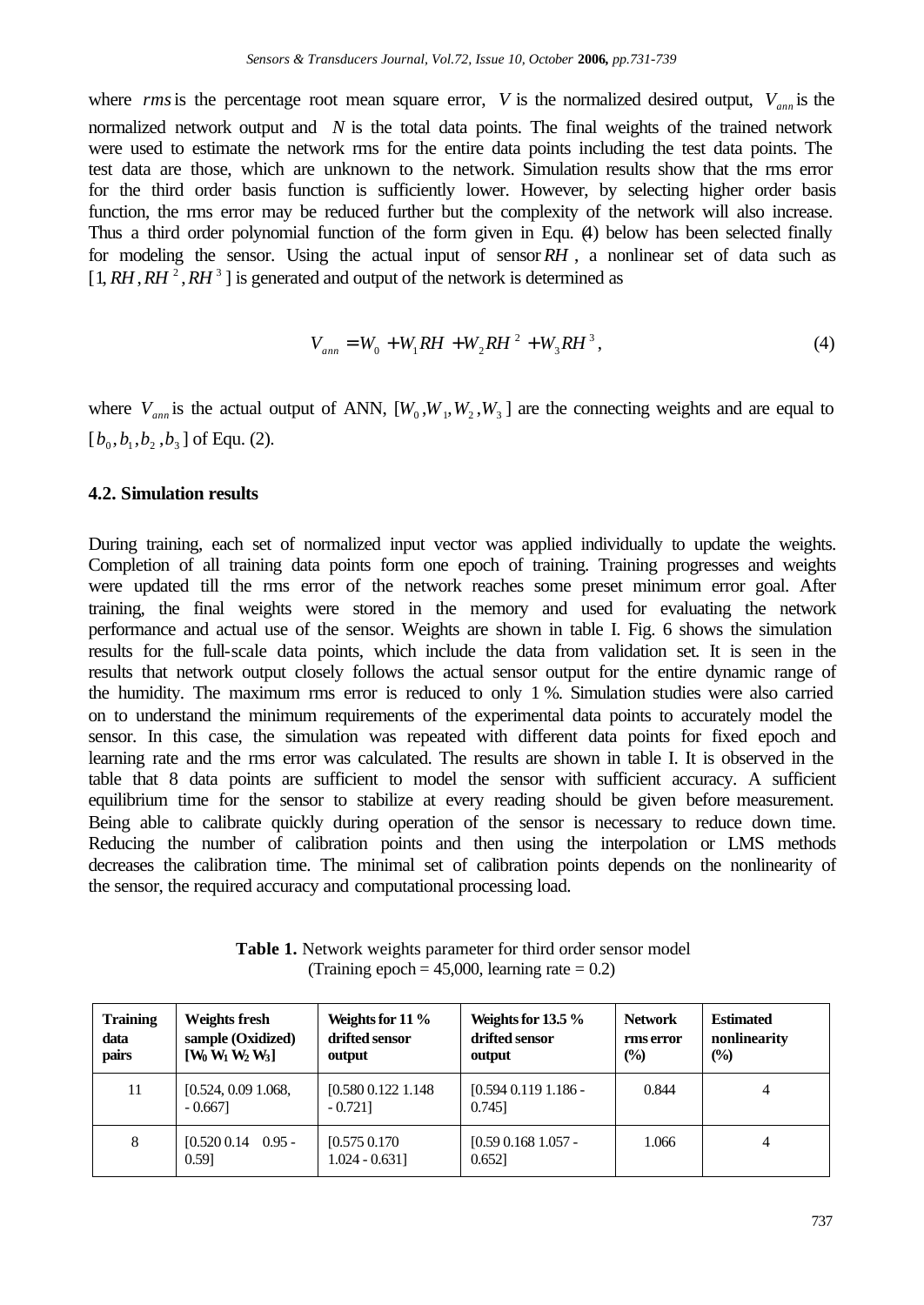

third order model for the full-scale data points.



**Fig 6.** Simulated network output for **Fig. 7.** Long-term drift in the sensor output due to aging.

#### **5. Modeling the Sensitivity Drift Due to Aging**

#### **5.1. Modeling the drift behavior of the sensor**

It is shown in the experimental results that the effect of aging leads to continuous change in the sensor output with time unless the PS layer is fully oxidized (stabilized). It is expected that on longterm basis the drift behavior is nonlinear in nature but for short-term basis, the sensor output drift with time can approximated as linear or the nonlinear long-term drift can be piece wisely linearized [18]. Assuming linear drift on short-term basis, the sensor output for humidity can be represented by two-dimensional equation. The drift behavior modeling of the PS humidity sensor due to aging was discussed in [10].



**Fig. 8.** (a) Sensor output with humidity for 11 % sensitivity drift (b) Simulated network output for 11 % drift in sensitivity (c) Simulated network output for 13.5 % drift in sensitivity.

Fig. 7 shows the effect of drift on the overall response of the sensor output. Experimental results show that there was 11 % drift of sensor output for the first 15 days and 2.5 % drift for the next 15 days. To model the drift behavior due to aging, the weights of the ANN network modeling the behavior of the sensor, the weights were adapted by running the program for additional several thousands of epochs. The same ADALINE structure, where input to the model is remained unchanged (initial humidity) but the desired output of the network is changed according to drift due to aging (11.5 % drifted output). By running the program for additional epochs of few thousands the